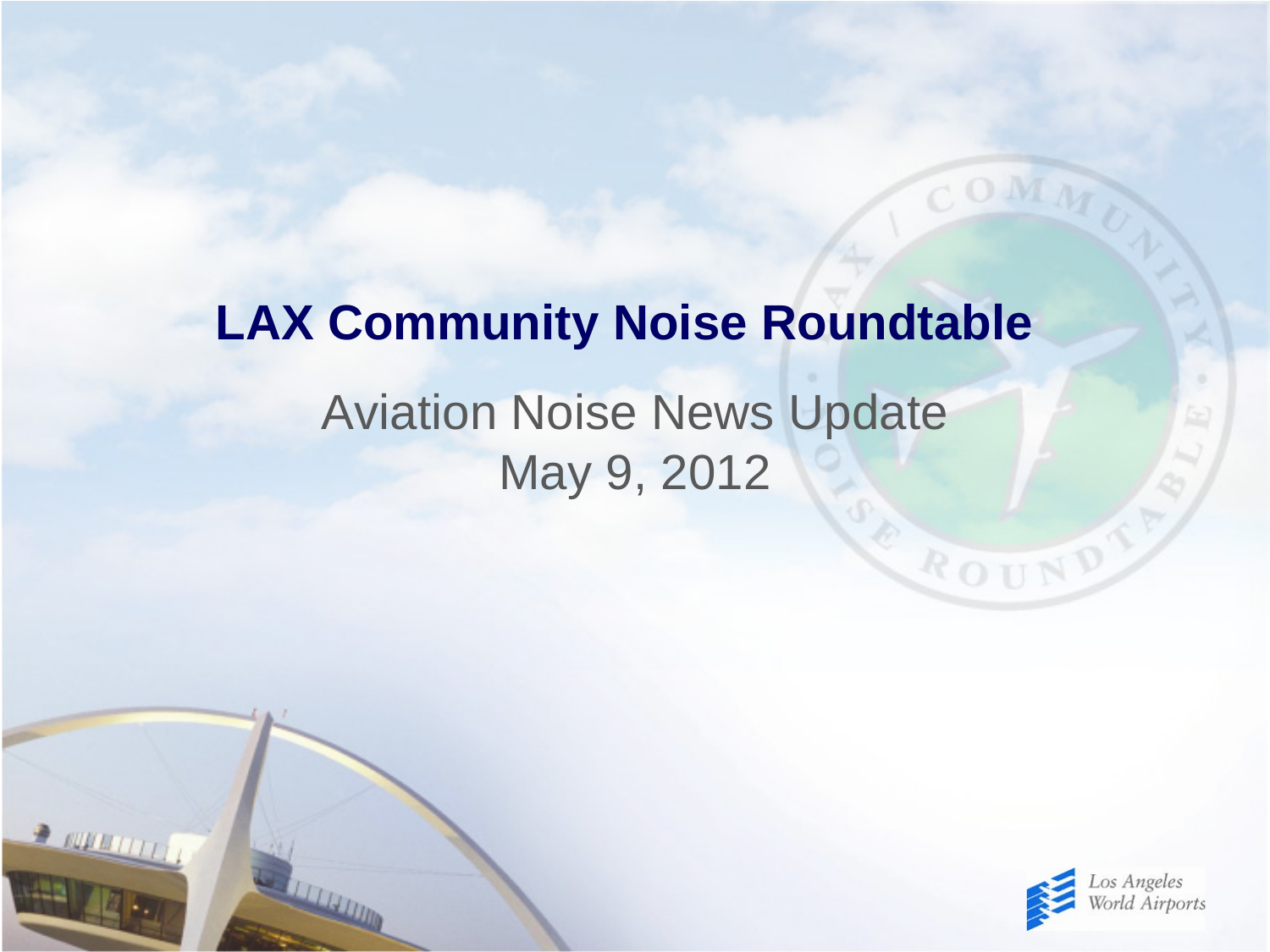### **NextGen Update: FAA Reports Progress on Implementation**

- **The FAA's Reauthorization Act has given new ambition to the agency's NextGen implementation**
- **A 2012 Plan was released in March with the following goals**
	- Performance Based Navigation (PBN) procedures will be essential and are now being issued routinely
	- Creation of Tailored Arrivals (TA) for aircraft mainly arriving off oceanic crossings
	- A user consultation process to receive input from stakeholders NextGen Advisory Committee (NAC)
	- FAA financial incentive program for aircraft that are first to be equipped with NextGen technology
	- An Aviation Rulemaking Committee to recommend the best strategy to introduce Automatic Dependent Surveillance- Broadcast (ADS-B)
	- Timelines for Implementation

 $2$  AUMERITY

- **More information can be found in the 16-page FAA document "Operator and Airport Enablers"**
- **Find complete implementation plan at:** [www.faa.gov/nextgen/implementation/plan](http://www.faa.gov/nextgen/implementation/plan)

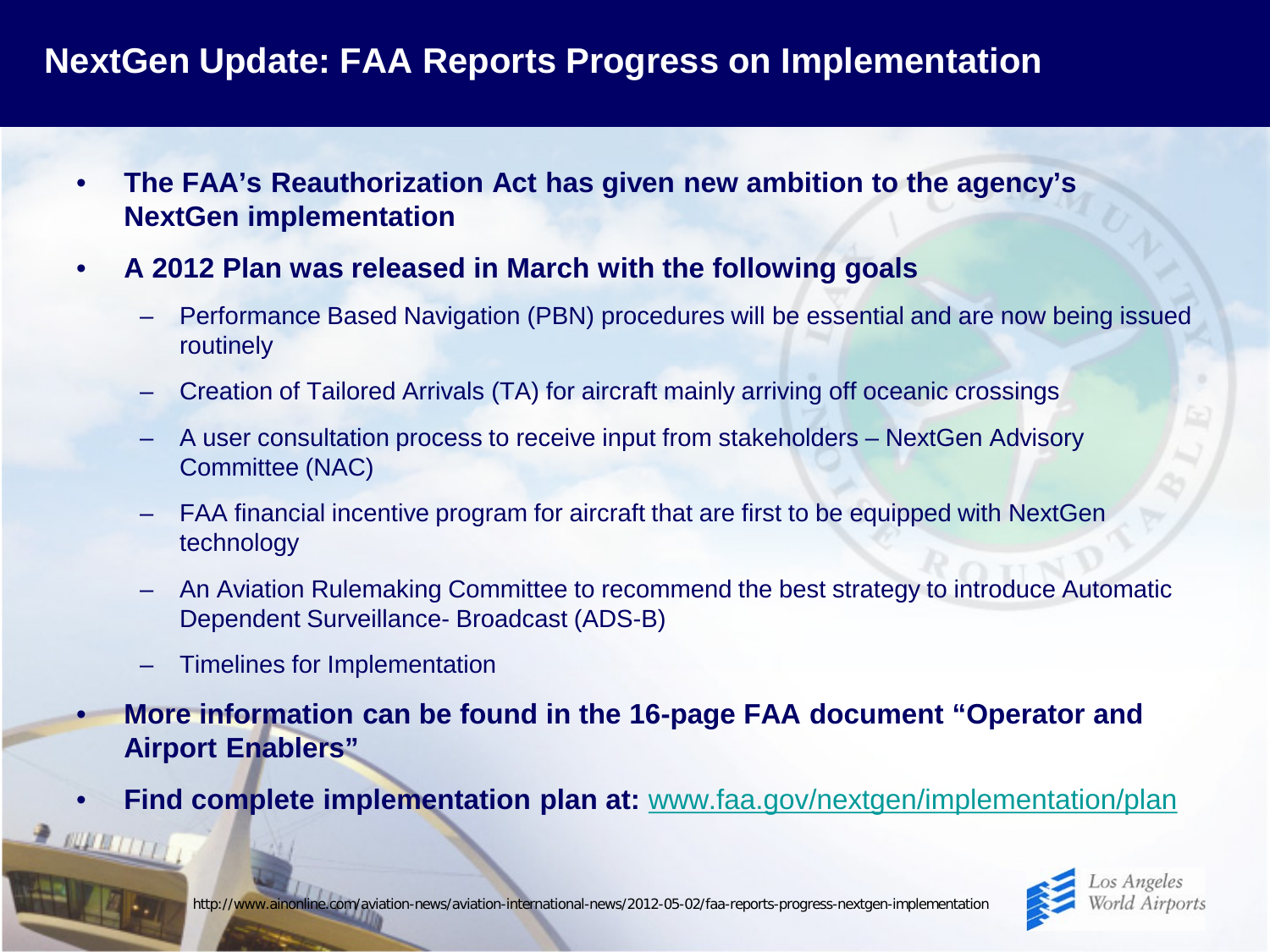#### **PBN Procedures Must Be A Collaborative Process**

- **At the U.C. Davis Aviation Noise and Emissions Symposium, it was clear that Satellite-based Performance-Based Navigation (PBN) procedures need to be created as a collaborative process between airports and communities**
	- The message was supported by many stakeholders at the symposium including the airports, airlines, cities, and FAA that were attending
	- FAA representatives indicated development of a stakeholder process "is a work in process for NextGen"
	- FAA is creating a website that will provide guidance on how to work in a collaborative manner with stakeholders on PBN procedures
- **Congress set a June 30, 2015 deadline for having all RNP/RNAV procedures in place at 35 of the Country's busiest airports**
	- PBN procedures such as Required Navigation Performance and Area Navigation (RNP/RNAV) are to form the backbone of the NextGen System
	- Congress wants to create PBN procedures that pilots can use during visual conditions that provide a more direct route to the airport, therefore saving fuel

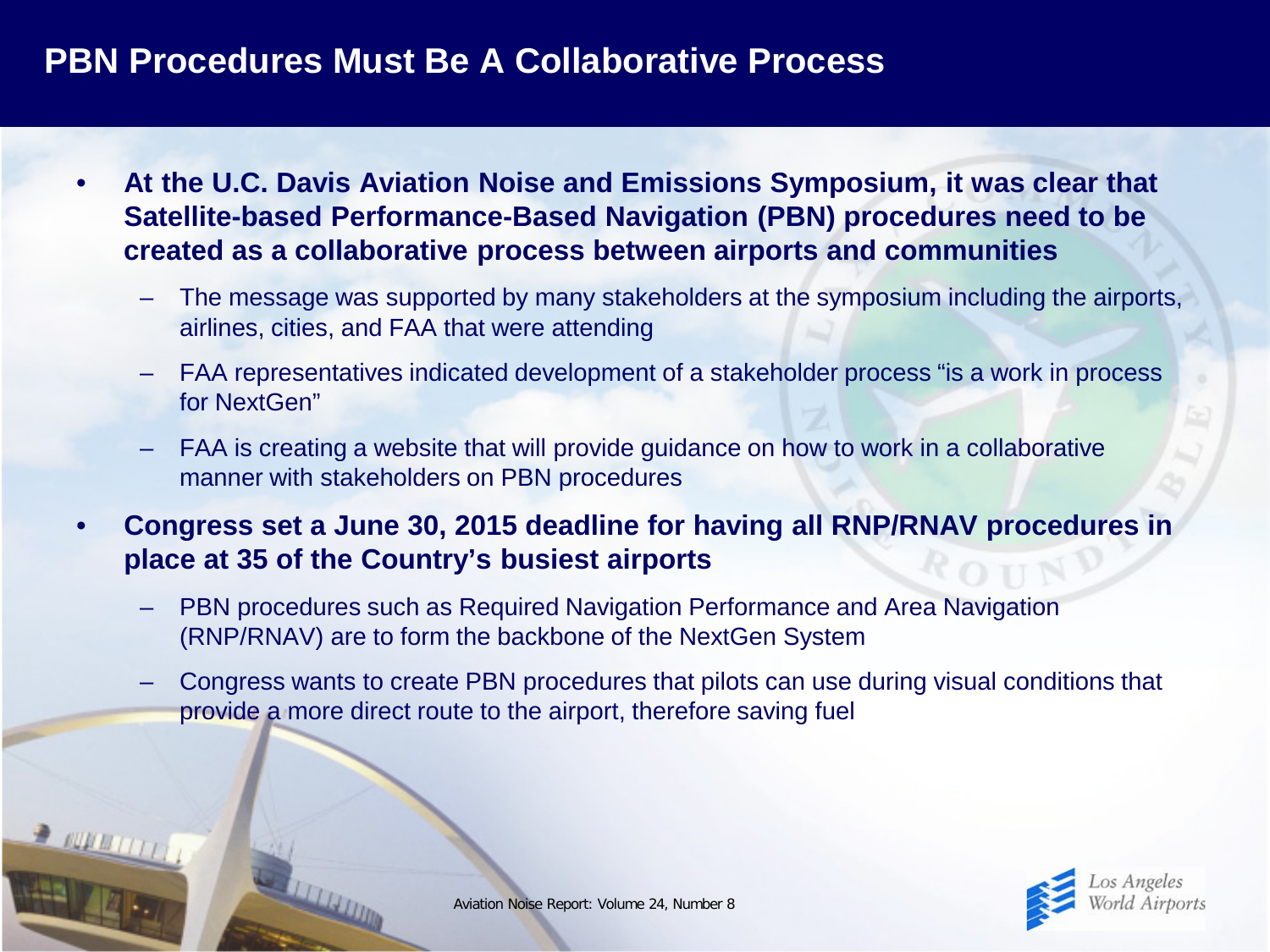## **FAA and CEQ Determining How to Comply with CATEX FOR PBN**

- **Attorneys from the FAA and Council of Environmental Equality (CEQ) are working with the White House Council to determine how to comply with the CatEx language for NextGEN in the FAA Reauthorization Bill**
	- The Bill requires that the FAA Administrator give CATEX's from environmental review to PBN procedures if they result in reductions in Fuel Consumption, CO2 Emissions, and noise
- **Dennis Roberts, Director of Airspace Services for the FAA Air Traffic Office's Mission Support at the U.C. Davis Symposium said, "Congress has given us a big challenge on PBN Implementation."**
	- The CATEX provision requires the FAA to measure fuel, CO2, and noise on a *Per Flight Basis* against operations on existing instrument flight procedures
	- The concern is the phrase, Per Flight Basis, denies the agency the ability to aggregate noise impact, making it much more difficult to deny a CATEX
- **However, former FAA Chief Counsel Greg Walden thinks the FAA can still deny a CATEX on the grounds of aggregate noise impact under the final language of the Bill**
	- "The language does not amend NEPA per se, although Congress certainly has the authority to revise NEPA or to exempt certain actions from NEPA," he said.



Aviation Noise Report: Volume 24, Number 8